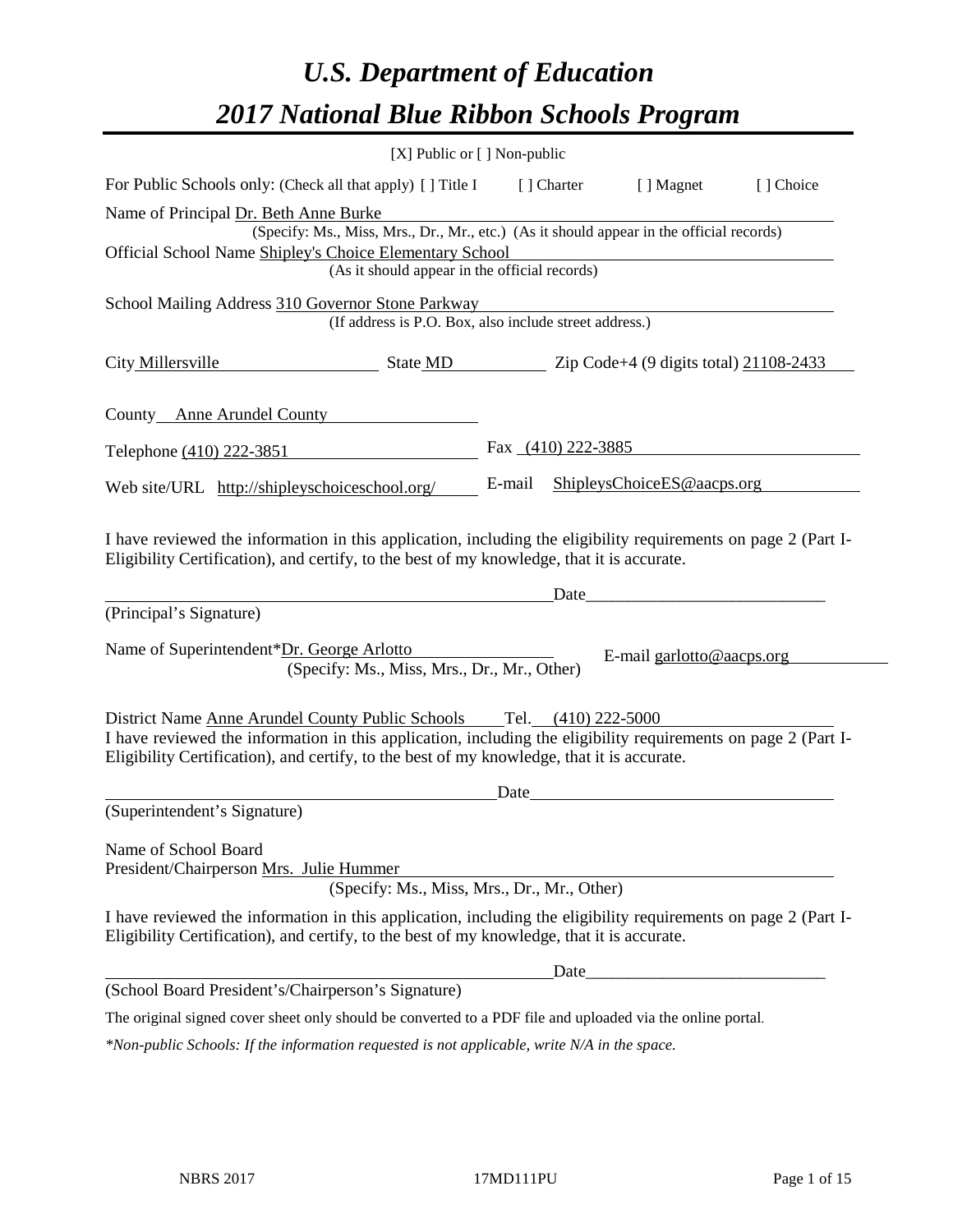The signatures on the first page of this application (cover page) certify that each of the statements below, concerning the school's eligibility and compliance with U.S. Department of Education and National Blue Ribbon Schools requirements, are true and correct.

- 1. The school configuration includes one or more of grades K-12. (Schools on the same campus with one principal, even a K-12 school, must apply as an entire school.)
- 2. All nominated public schools must meet the state's performance targets in reading (or English language arts) and mathematics and other academic indicators (i.e., attendance rate and graduation rate), for the all students group and all subgroups, including having participation rates of at least 95 percent using the most recent accountability results available for nomination.
- 3. To meet final eligibility, all nominated public schools must be certified by states prior to September 2017 in order to meet all eligibility requirements. Any status appeals must be resolved at least two weeks before the awards ceremony for the school to receive the award.
- 4. If the school includes grades 7 or higher, the school must have foreign language as a part of its curriculum.
- 5. The school has been in existence for five full years, that is, from at least September 2011 and each tested grade must have been part of the school for the past three years.
- 6. The nominated school has not received the National Blue Ribbon Schools award in the past five years: 2012, 2013, 2014, 2015, or 2016.
- 7. The nominated school has no history of testing irregularities, nor have charges of irregularities been brought against the school at the time of nomination. The U.S. Department of Education reserves the right to disqualify a school's application and/or rescind a school's award if irregularities are later discovered and proven by the state.
- 8. The nominated school has not been identified by the state as "persistently dangerous" within the last two years.
- 9. The nominated school or district is not refusing Office of Civil Rights (OCR) access to information necessary to investigate a civil rights complaint or to conduct a district-wide compliance review.
- 10. The OCR has not issued a violation letter of findings to the school district concluding that the nominated school or the district as a whole has violated one or more of the civil rights statutes. A violation letter of findings will not be considered outstanding if OCR has accepted a corrective action plan from the district to remedy the violation.
- 11. The U.S. Department of Justice does not have a pending suit alleging that the nominated school or the school district as a whole has violated one or more of the civil rights statutes or the Constitution's equal protection clause.
- 12. There are no findings of violations of the Individuals with Disabilities Education Act in a U.S. Department of Education monitoring report that apply to the school or school district in question; or if there are such findings, the state or district has corrected, or agreed to correct, the findings.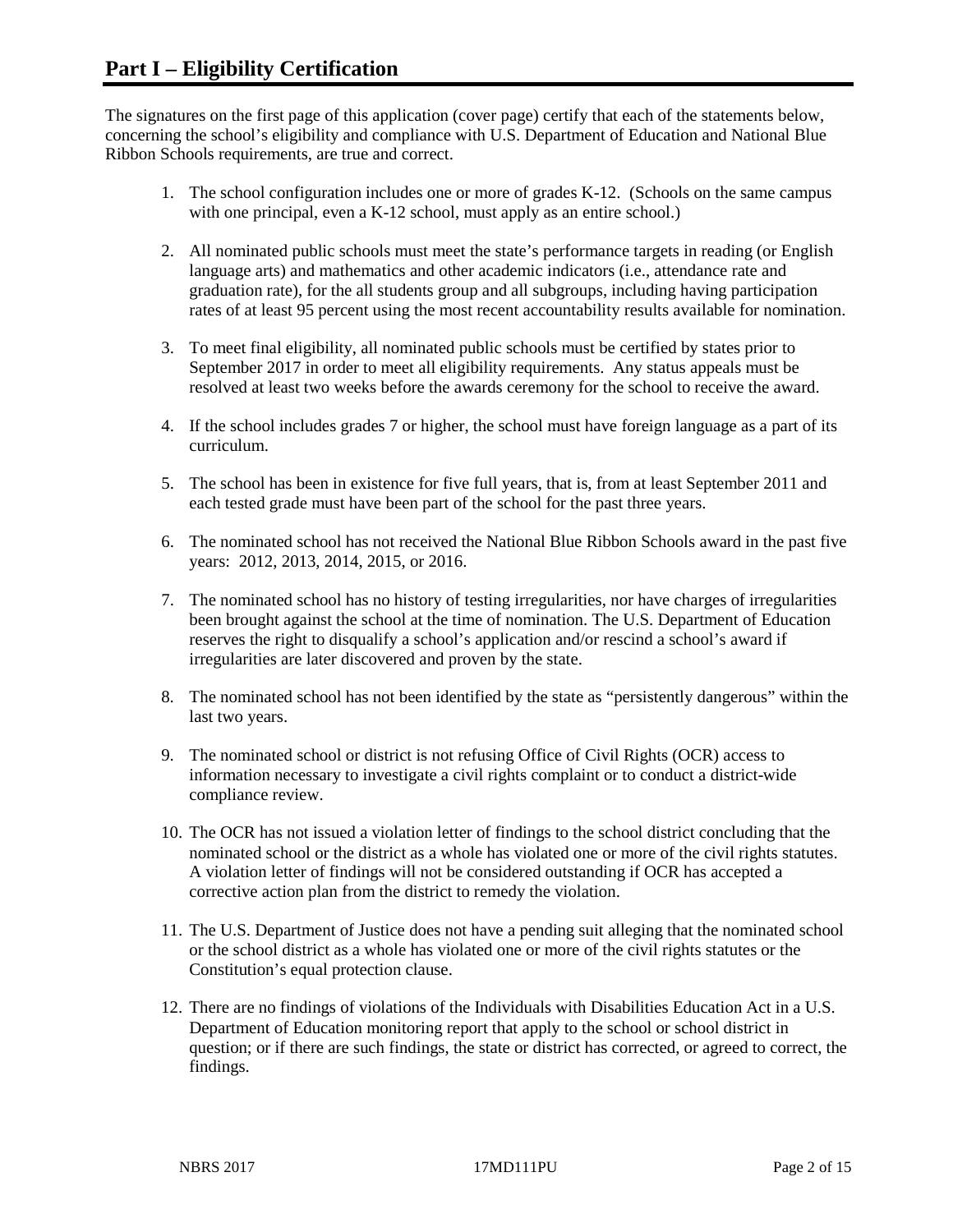# **PART II - DEMOGRAPHIC DATA**

#### **Data should be provided for the most recent school year (2016-2017) unless otherwise stated.**

#### **DISTRICT**

1. Number of schools in the district  $81$  Elementary schools (includes K-8) (per district designation): 19 Middle/Junior high schools 12 High schools 14 K-12 schools

126 TOTAL

**SCHOOL** (To be completed by all schools)

- 2. Category that best describes the area where the school is located:
	- [] Urban or large central city [ ] Suburban with characteristics typical of an urban area [X] Suburban [ ] Small city or town in a rural area [ ] Rural
- 3. Number of students as of October 1, 2016 enrolled at each grade level or its equivalent in applying school:

| Grade                           | # of         | # of Females | <b>Grade Total</b> |
|---------------------------------|--------------|--------------|--------------------|
|                                 | <b>Males</b> |              |                    |
| <b>PreK</b>                     | 0            | 0            | 0                  |
| K                               | 44           | 28           | 72                 |
| $\mathbf{1}$                    | 33           | 36           | 69                 |
| $\overline{2}$                  | 24           | 28           | 52                 |
| 3                               | 40           | 16           | 56                 |
| 4                               | 33           | 36           | 69                 |
| 5                               | 35           | 21           | 56                 |
| 6                               | 0            | 0            | 0                  |
| 7                               | 0            | $\theta$     | 0                  |
| 8                               | 0            | $\theta$     | 0                  |
| 9                               | 0            | 0            | 0                  |
| 10                              | $\theta$     | 0            | 0                  |
| 11                              | 0            | 0            | $\Omega$           |
| 12 or higher                    | 0            | 0            | $\theta$           |
| <b>Total</b><br><b>Students</b> | 209          | 165          | 374                |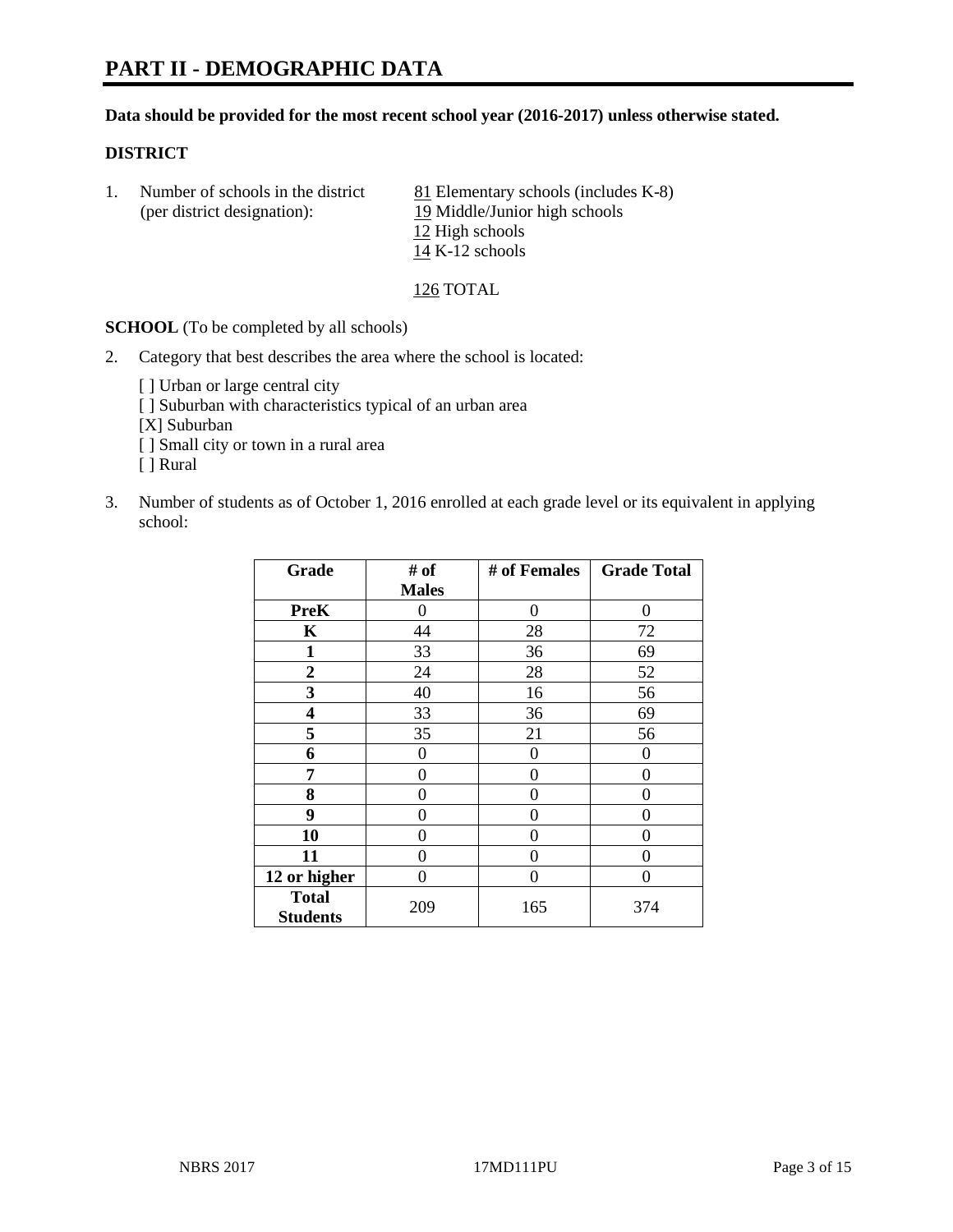4. Racial/ethnic composition of  $\qquad 0 \%$  American Indian or Alaska Native the school: 5 % Asian

 % Black or African American % Hispanic or Latino % Native Hawaiian or Other Pacific Islander 86 % White % Two or more races **100 % Total**

(Only these seven standard categories should be used to report the racial/ethnic composition of your school. The Final Guidance on Maintaining, Collecting, and Reporting Racial and Ethnic Data to the U.S. Department of Education published in the October 19, 2007 *Federal Register* provides definitions for each of the seven categories.)

5. Student turnover, or mobility rate, during the 2015 – 2016 school year: 1%

This rate should be calculated using the grid below. The answer to (6) is the mobility rate.

| <b>Steps For Determining Mobility Rate</b>         | Answer |  |
|----------------------------------------------------|--------|--|
| (1) Number of students who transferred to          |        |  |
| the school after October 1, 2015 until the         |        |  |
| end of the 2015-2016 school year                   |        |  |
| (2) Number of students who transferred             |        |  |
| <i>from</i> the school after October 1, 2015 until |        |  |
| the end of the 2015-2016 school year               |        |  |
| (3) Total of all transferred students [sum of      | 2      |  |
| rows $(1)$ and $(2)$ ]                             |        |  |
| (4) Total number of students in the school as      | 374    |  |
| of October 1, 2015                                 |        |  |
| (5) Total transferred students in row (3)          | 0.005  |  |
| divided by total students in row (4)               |        |  |
| $(6)$ Amount in row $(5)$ multiplied by 100        |        |  |

6. English Language Learners (ELL) in the school:  $2\%$ 

3 Total number ELL

Specify each non-English language represented in the school (separate languages by commas): Japanese, Vietnamese, Spanish

- 7. Students eligible for free/reduced-priced meals:  $\frac{1\%}{7}$ <br>Total number students who qualify:  $\frac{1}{7}$ Total number students who qualify:
- 8. Students receiving special education services:  $\frac{7}{8}$ 25 Total number of students served

Indicate below the number of students with disabilities according to conditions designated in the Individuals with Disabilities Education Act. Do not add additional conditions. It is possible that students may be classified in more than one condition.

| 1 Autism                | $\underline{0}$ Orthopedic Impairment     |
|-------------------------|-------------------------------------------|
| 0 Deafness              | 4 Other Health Impaired                   |
| 0 Deaf-Blindness        | 2 Specific Learning Disability            |
| 0 Emotional Disturbance | 14 Speech or Language Impairment          |
| 0 Hearing Impairment    | 0 Traumatic Brain Injury                  |
| 1 Mental Retardation    | $Q$ Visual Impairment Including Blindness |
| 3 Multiple Disabilities | <b>0</b> Developmentally Delayed          |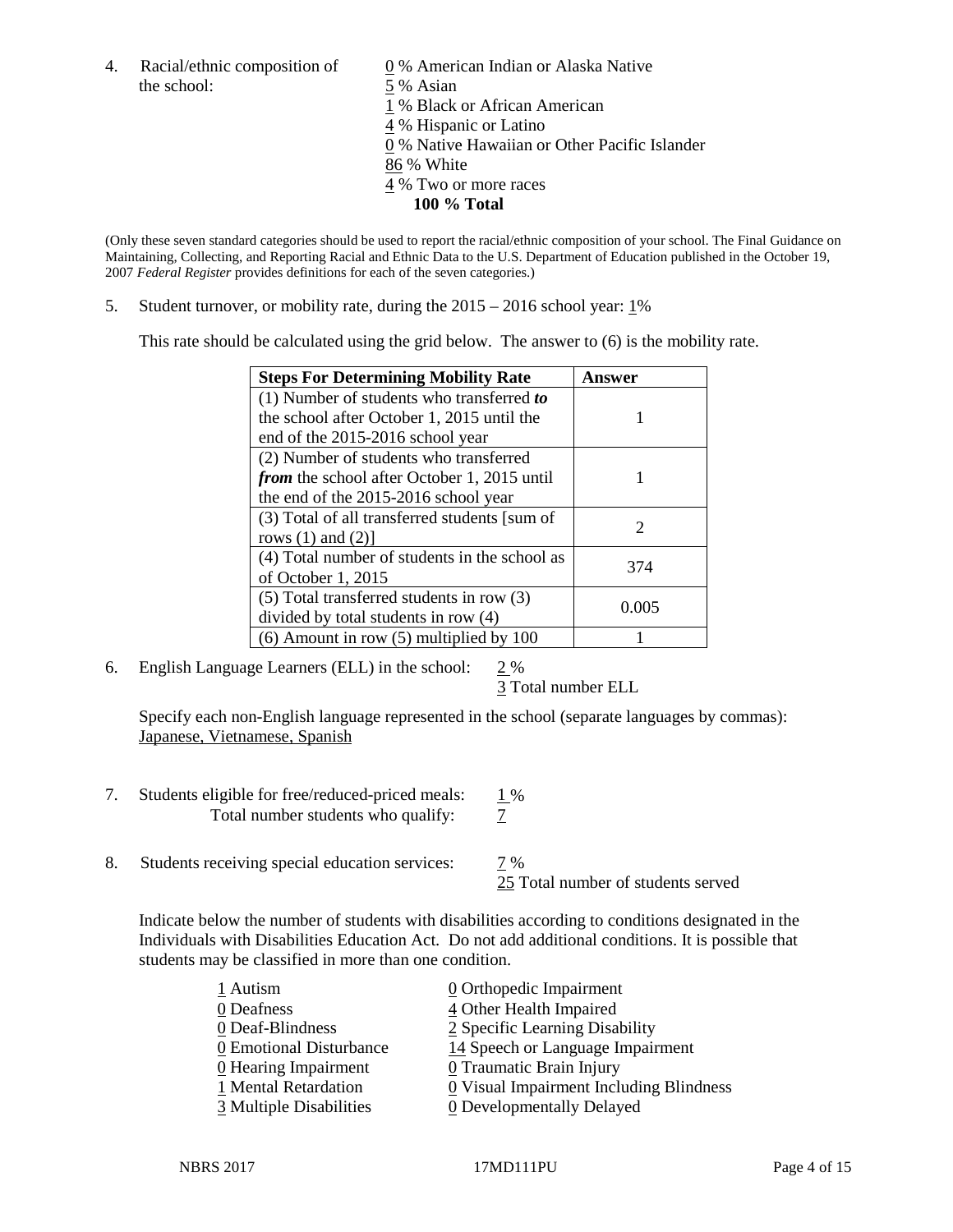- 9. Number of years the principal has been in her/his position at this school: 2
- 10. Use Full-Time Equivalents (FTEs), rounded to nearest whole numeral, to indicate the number of school staff in each of the categories below:

|                                        | <b>Number of Staff</b> |
|----------------------------------------|------------------------|
| Administrators                         |                        |
| Classroom teachers including those     |                        |
| teaching high school specialty         | 17                     |
| subjects                               |                        |
| Resource teachers/specialists/coaches  |                        |
| e.g., reading, math, science, special  | 10                     |
| education, enrichment, technology,     |                        |
| art, music, physical education, etc.   |                        |
| Paraprofessionals under the            |                        |
| supervision of a licensed professional |                        |
| supporting single, group, or classroom |                        |
| students.                              |                        |
| Student support personnel              |                        |
| e.g., guidance counselors, behavior    |                        |
| interventionists, mental/physical      |                        |
| health service providers,              | $\mathfrak{D}$         |
| psychologists, family engagement       |                        |
| liaisons, career/college attainment    |                        |
| coaches, etc.                          |                        |

- 11. Average student-classroom teacher ratio, that is, the number of students in the school divided by the FTE of classroom teachers, e.g., 22:1 22:1
- 12. Show daily student attendance rates. Only high schools need to supply yearly graduation rates.

| <b>Required Information</b> | 2015-2016 | 2014-2015 | 2013-2014 | 2012-2013 |     |
|-----------------------------|-----------|-----------|-----------|-----------|-----|
| Daily student attendance    | 95%       | 95%       | 95%       | 95%       | 95% |
| High school graduation rate | 0%        | 0%        | 0%        | 9%        | 0%  |

## 13. **For high schools only, that is, schools ending in grade 12 or higher.**

Show percentages to indicate the post-secondary status of students who graduated in Spring 2016.

| <b>Post-Secondary Status</b>                  |    |
|-----------------------------------------------|----|
| Graduating class size                         |    |
| Enrolled in a 4-year college or university    | 0% |
| Enrolled in a community college               | 0% |
| Enrolled in career/technical training program | 0% |
| Found employment                              | 0% |
| Joined the military or other public service   | 0% |
| )ther                                         |    |

14. Indicate whether your school has previously received a National Blue Ribbon Schools award. Yes No X

If yes, select the year in which your school received the award.

15. In a couple of sentences, provide the school's mission or vision statement.

Shipley's Choice Elementary School's vision is to create a nurturing, collaborative learning community that engages and inspires students to persevere and achieve.

16. **For public schools only**, if the school is a magnet, charter, or choice school, explain how students are chosen to attend.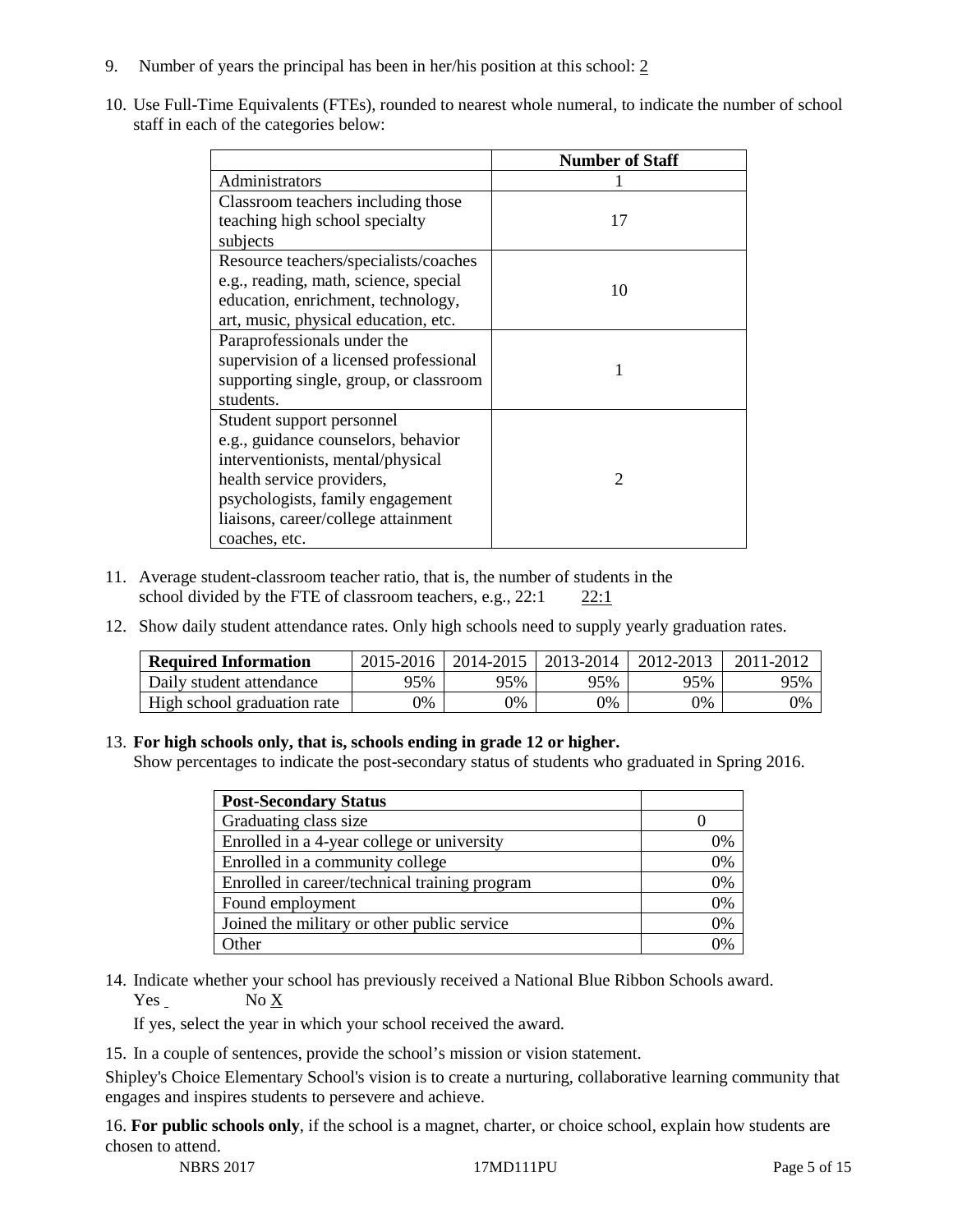# **PART III – SUMMARY**

Shipley's Choice Elementary School (SCES) is centrally located in an affluent suburban community in Anne Arundel County, Maryland. The land, located along a tributary to the Chesapeake Bay, was originally chosen in 1681 by Adam Shipley for its beauty and resources. Shipley's descendants include Abraham Lincoln, as well as a current student at the school. Today, there are tree-lined roads and meandering wooded paths that link the neighborhood to the school, allowing the majority of the 374 students to walk or bike to school. This appreciation for the natural beauty of its surroundings is continued through the school's commitment to the environment as a Maryland Green School. SCES's population is 84% Caucasian, 5% Asian, 4% Multi-Racial, and 1% African American; all students are unique learners and represent a range of learning differences that are cultivated by a skilled and caring staff.

The passion for education within the community is rooted in the school's founding in 1988, when residents wanted to provide a safe and family-centered kindergarten through grade 5 education that would prepare their students both socially and academically for continued success through middle and high school. Since then, Shipley's Choice has been well-regarded in the county for its desire to attain excellence in all aspects of student life. SCES consistently achieves standardized test scores that are in the top 10% in Maryland and the school continues its tradition to support its families. After being awarded the Maryland Blue Ribbon in 1995 and again in 2016, SCES has continued its strive for success through the collaboration of school and community.

At SCES, teachers come together to design stimulating instruction that meets students where they are and challenges them to move to the next level. Differentiation is second nature to the highly skilled teachers, who use small group instruction, cooperative learning, and problem-based inquiry to challenge students intellectually. In kindergarten through second grade, students engage in an innovative curriculum that integrates science and social studies themes with language arts and other subjects. In grades three through five, students are exposed to a rigorous curriculum that infuses technology and advanced learning strategies. With an advanced population of approximately 65%, teachers incorporate higher level thinking into a curriculum that has been differentiated to meet the students' abilities. Frequent movement or "brain breaks" help students remain sharp and on task throughout the day. Integrated lessons infuse art, science, technology, literacy, and mathematics to cultivate real-word connections for students.

A vast array of exciting extra-curricular activities, such as Makerspace, Chess Club, First Lego League, Running Club, and Dance/Music Clubs appeal to the diverse interests of our students. Every spring, SCES hosts a mini Rock-n-Roll Revival, in which fourth and fifth graders wow the community by producing, singing and dancing their way through a number of rock tunes. Even the teachers participate, singing, and dancing in a much-anticipated number. The entire school also conducts a special Veterans Day performance, in which each grade performs patriotic tunes and thanks local veterans for their service. Both events are professionally filmed and CDs are available to support school fundraising projects, such as purchasing technology.

In addition to its technology-rich, rigorous academic program, SCES is set apart by its commitment to supporting the whole-child through a Growth Mindset philosophy. Every student is valued, well-cared for, and encouraged to pursue his or her highest potential both academically and socially with the support of dedicated teachers. Staff members offer lunch bunches to support the social development of students through sharing stories and games. Shipley's Choice embraces the power of "yet" and encourages students to see success as hard work and perseverance, not simply what comes easy. Teachers and staff also embody this commitment to lifelong learning. Two staff members—a teacher and the principal—have achieved the honor of National Board Certification and another teacher is currently working towards this certification.

SCES's reputation is one of the major reasons families move in to this community. Parents are devoted to their children's well-being and SCES brings parents together to celebrate the individual paths their children are taking as well as the collective journey of the school community. The close proximity to Baltimore, Annapolis, and Washington D.C. offers a variety of job opportunities. Many parents even telecommute, allowing for a greater presence and participation in the school setting.

NBRS 2017 17MD111PU Page 6 of 15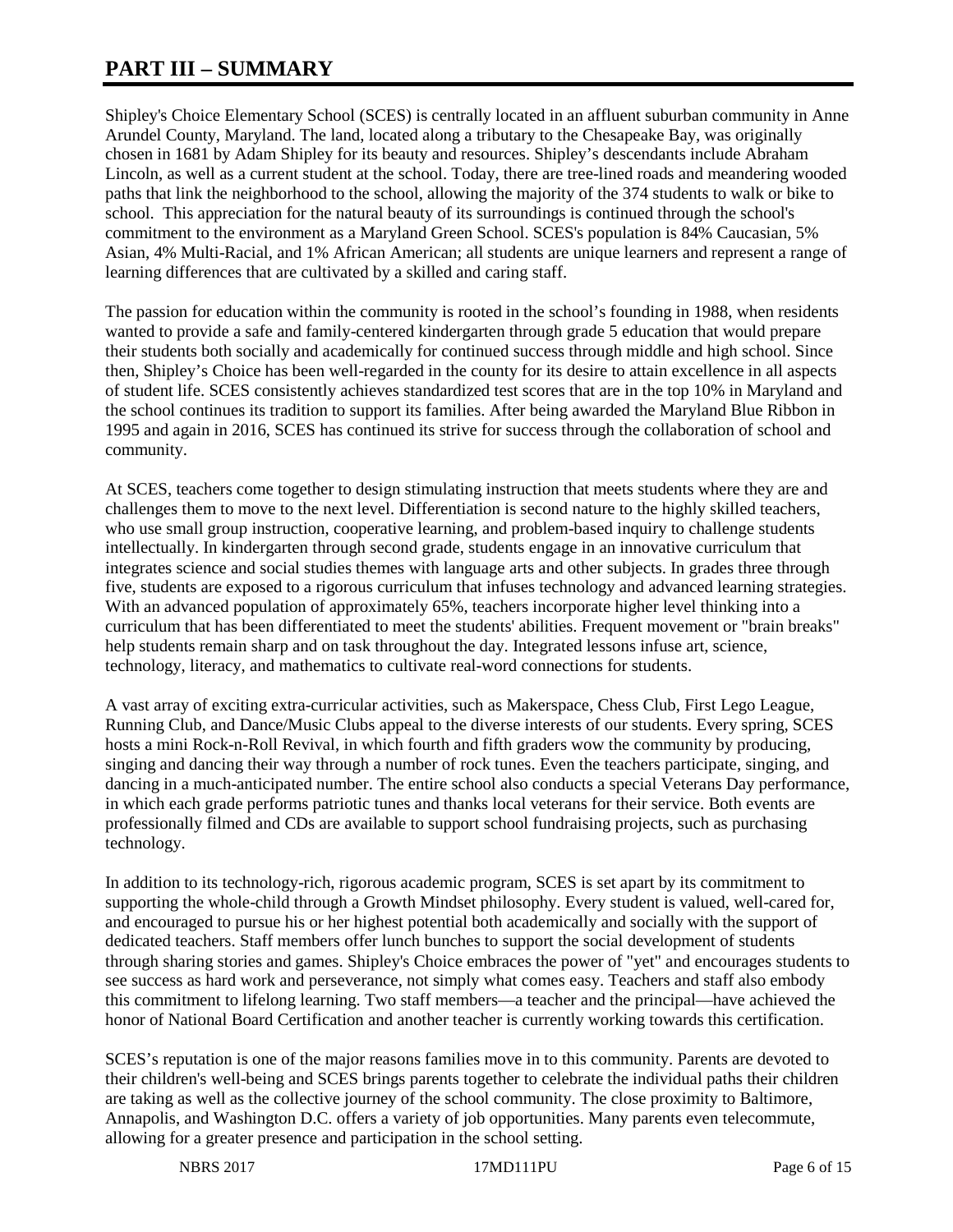SCES serves as an anchor to the surrounding neighborhood. It is a place that feels like home for our students and families and truly embodies the vision of a community school. Many of the school's most endearing traditions are "home grown," conceived by parents or teachers and expanding each year. The Tech Trot is an annual 5K run through the community that attracts runners throughout the state. Parent volunteers coordinate every aspect of the fundraiser; they advertise, assemble gift bags, gather sponsorships, and manage logistics on the day of the race to make sure that every penny raised returns to support the school and that the event is successful for all. From their first interaction to 5th grade promotion, the community takes pride in the school and the way it fosters life-long learning and success.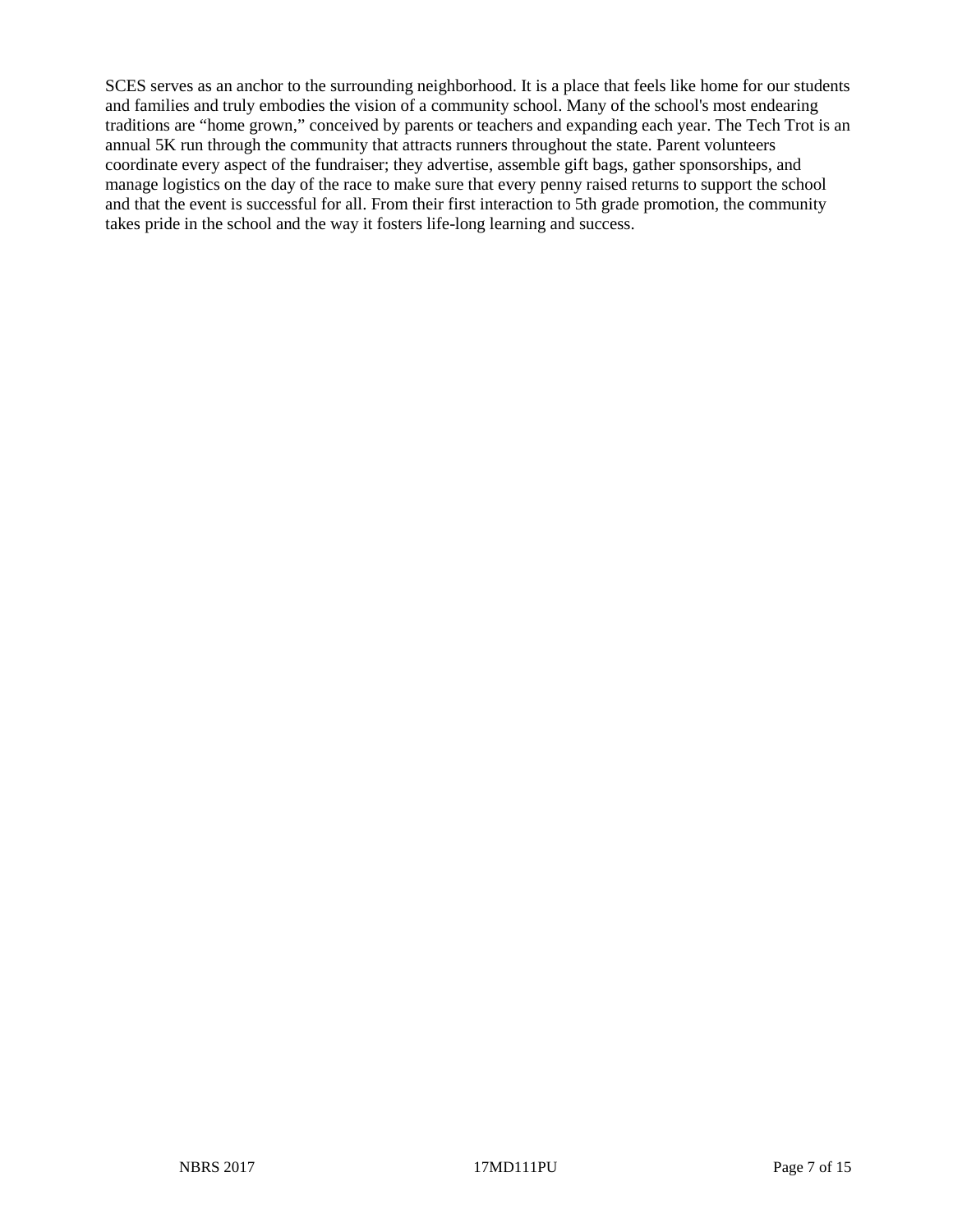# **1. Core Curriculum:**

Shipley's Choice Elementary School has implemented the Maryland College & Career Ready Standards Frameworks for literacy and mathematics, Next Generation Science standards for Science, and the College and Career Civic Life Framework for Social Studies since 2010. The School Improvement Plan emphasizes accelerating achievement in literacy, mathematics, and Science, Technology, Engineering, and Mathematics.

# LANGUAGE ARTS

SCES teachers have consistently and effectively implemented the AACPS (Anne Arundel County Public Schools) curriculum to ensure all students are successful. The balanced literacy program includes a number of elements designed to meet the needs of all learners, including an Interactive Read Aloud, flexible guided reading groups, a strong word study program that includes phonics and spelling instruction, and a writing program that encourages students to write a variety of text types. William and Mary and Jacob's Ladder are used to advance students to higher levels of thinking. Triannual data collected from the Fountas and Pinnell reading inventory and ongoing formative assessment guides student groupings and differentiation to ensure all learners build their individual skills. The highly engaging and rigorous curriculum promotes student achievement through collaboration with peers, teachers, and community.

## MATHEMATICS

SCES credits its students' success to the highly effective math teachers who have a deep understanding of number sense and mathematical concepts. Teachers implement programs such as M2 and M3 and Hands-On Equations, which foster algebraic skills, to challenge advanced learners to think about math on a global scale. Teachers scaffold these programs to make the content accessible for all students. Students use online programs, such as First in Math and TenMarks to master skills at their own pace and teachers promote student independence through awards, such as "Player of the Day." In their daily lessons, math teachers expertly implement a Problem of the Day, The 24 Game, Continental Math, and Singapore Math. Teachers frequently work with flexible small groups to reteach or extend learning as needed by each student. Teachers embrace the Concrete-Representational-Abstract framework of mathematics instruction, and guide students from using manipulatives (concrete) to drawing pictures (representational) to using algorithms and number sentences (abstract) to represent problems.

## **SCIENCE**

The success of the AACPS science curriculum is due to SCES's expert educators. Teachers use hands-on activities and STEM projects to instill an understanding of the scientific method. As a Maryland Green School, SCES embraces environmental literacy which is evident in the outdoor classroom, butterfly gardens and rain barrels. Field trips, including an overnight trip in fourth grade, offer opportunities to expand students' environmental knowledge outside of school.

What truly sets the science curriculum apart is a highly engaging research project involving Maryland's state reptile, the Diamondback Terrapin. The Terrapin Program is a collaborative effort to restore the Chesapeake Bay's Poplar Island and populate it with the native turtle. Students in third grade are given two hatchlings and a focus research question. With the support of their teacher, students care for the terrapins, collect data, observe behavior, and research all elements of the turtle and the Chesapeake Bay. Once the terrapins are grown, students release the turtles on a field trip. Every aspect of this program is beloved at Shipley's Choice and is a staple of the science curriculum, from the joy of naming the turtles to the profound knowledge gained about one of Maryland's greatest resources.

# SOCIAL STUDIES

Social Studies at SCES is integrated into the literacy curriculum as teachers bring a real world understanding of each individual's civic responsibility and social awareness. From kindergarten through fifth grade, students are provided opportunities to interact with the world we live in through engaging opportunities such as field trips to historic locations such as Fort McHenry and the Maryland State House. One favorite project is the "Living Wax Museum," in which students research a famous American, prepare a speech, and dress as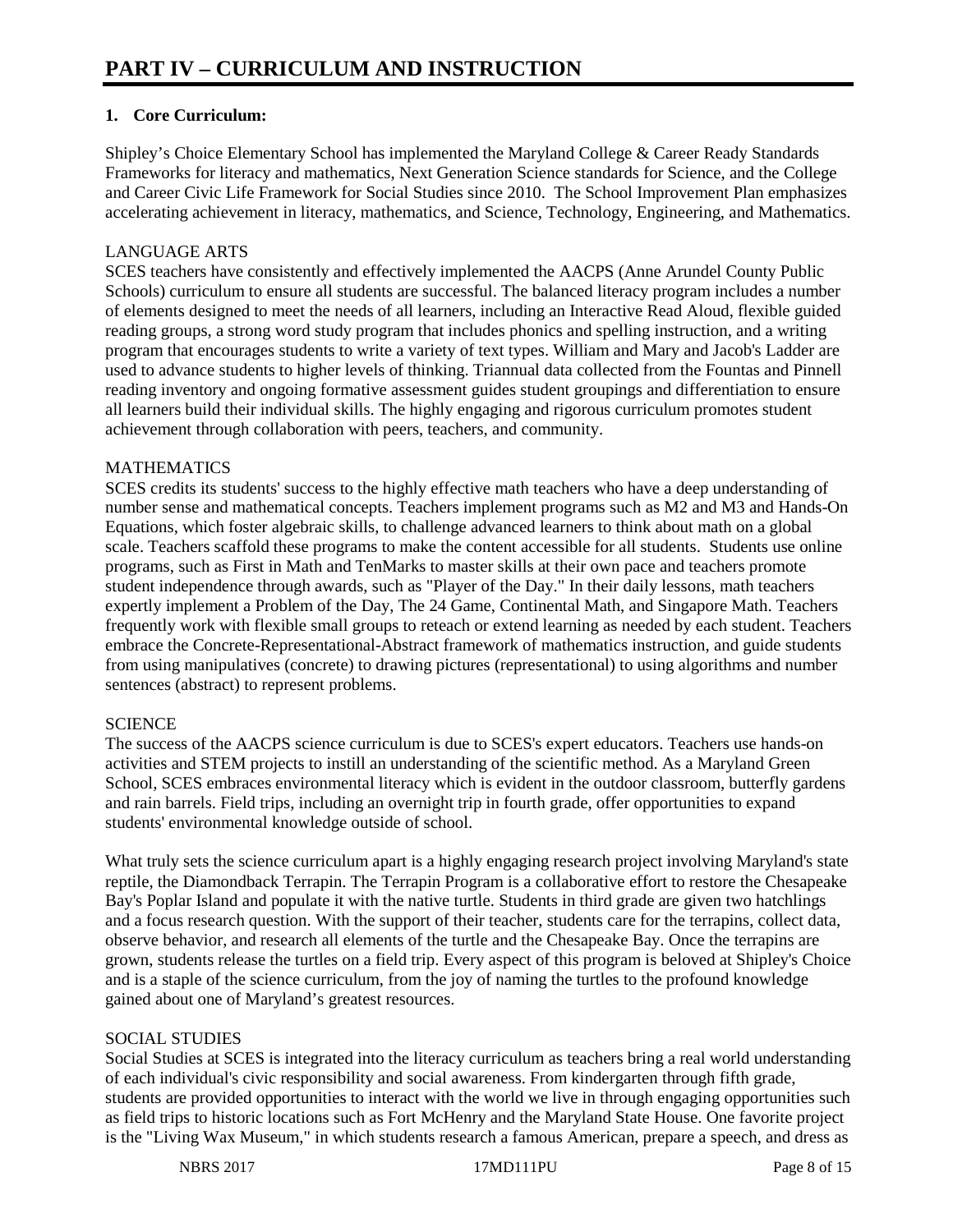that person. Throughout the curriculum, students delve into government roles and lessons learned in Maryland and American history through the Civil War era. Social Studies at SCES is not solely focused on history, as teachers work diligently and meaningful to apply the lessons learned from history to our present world. The teachers work to instill responsibility and respect in their students who are the future of our country.

# **2. Other Curriculum Areas:**

# VISUAL ARTS

The sixty-minute weekly Visual arts class fosters independent and open creative expression. Crosscurricular planning allows the art teacher to embed content knowledge into lessons about art and its value and importance in society. The class exposes students to various artists from all genres and centuries, establishing an essential foundation of knowledge. Students' work is on rotating display in the building and is celebrated through an annual community Arts Showcase. Each student also creates an online digital portfolio through Artsonia.

# PHYSICAL EDUCATION

SCES students participate in thirty-minute Physical Education (PE) classes twice a week to build their fine and gross motor skills and develop an understanding of physical fitness. Students grow kinesthetically through dance, climbing, tumbling, and a variety of team and individual sports; the PE teacher incorporates technology by showing videos of new skills. Students are challenged to progress in their physical strengths, but lessons are differentiated to meet the needs of all students. PE extends beyond the gym, as the school hosts a Walk/Bike to School Day, an annual Family Fitness Night, and a competitive Dance Team. SCES also offers a Running Club, which emphasizes physical fitness through weekly runs, a fall Turkey Trot during the school day, and a spring 5K Tech Trot, which is a true community event. Classroom teachers recognize the importance of movement and exercise to academic achievement and incorporate "Brain Breaks" into their daily lessons. A year-end community Field Day highlights the importance of exercise in our students' daily lives.

## MUSIC AND PERFORMING ARTS

All students participate in a thirty-minute music class twice weekly in which they are able to sing, dance, and build a life-long love for music. Students are exposed to a variety of genres and learn the importance of music in society through cross-disciplinary lessons. All fifth grade students participate in chorus and third through fifth grade students may also participate in band or strings class; these groups perform several shows for the entire community. All grades participate in a Veteran's Day program that invites members of the community to watch students perform patriotic songs. The most anticipated performance is the annual Mini Rock n Roll Revival, which is typically sold-out. Students in grades 4 and 5 audition for lead rolls, but all students can participate in some form; students practice after school for three months for the performance. Even Shipley's Choice teachers get involved and perform, demonstrating the school's commitment to students and their enjoyment and love of music.

## **TECHNOLOGY**

SCES boasts the county's premier MakerSpace, which is hosted by the media specialist and run by parent volunteers to foster passion for Science, Technology, Engineering, Art, and Mathematics (STEAM). Ninety five percent of fourth and fifth graders meet before school weekly and engage in coding, disassembling electronics, recycled art and 3D design using the school's 3D printer. Parents volunteer to assist with stations relating to their careers and hobbies. The program culminates with a Maker Faire in May as an opportunity for students to showcase what they've made and learned.

Each grade level and the cultural arts team has its own cart of Chromebooks, which are used for researching, typing, and creating projects. The media specialist teaches students how to efficiently access, select and navigate the county's online research databases and how to create a variety of multi-media presentations to share information. Classroom teachers collaborate with the media specialist to create lessons that integrate programs such as Wixie, and Discovery Education. All students utilize a district-provided OneDrive account to produce written work and Microsoft documents both in school and at home.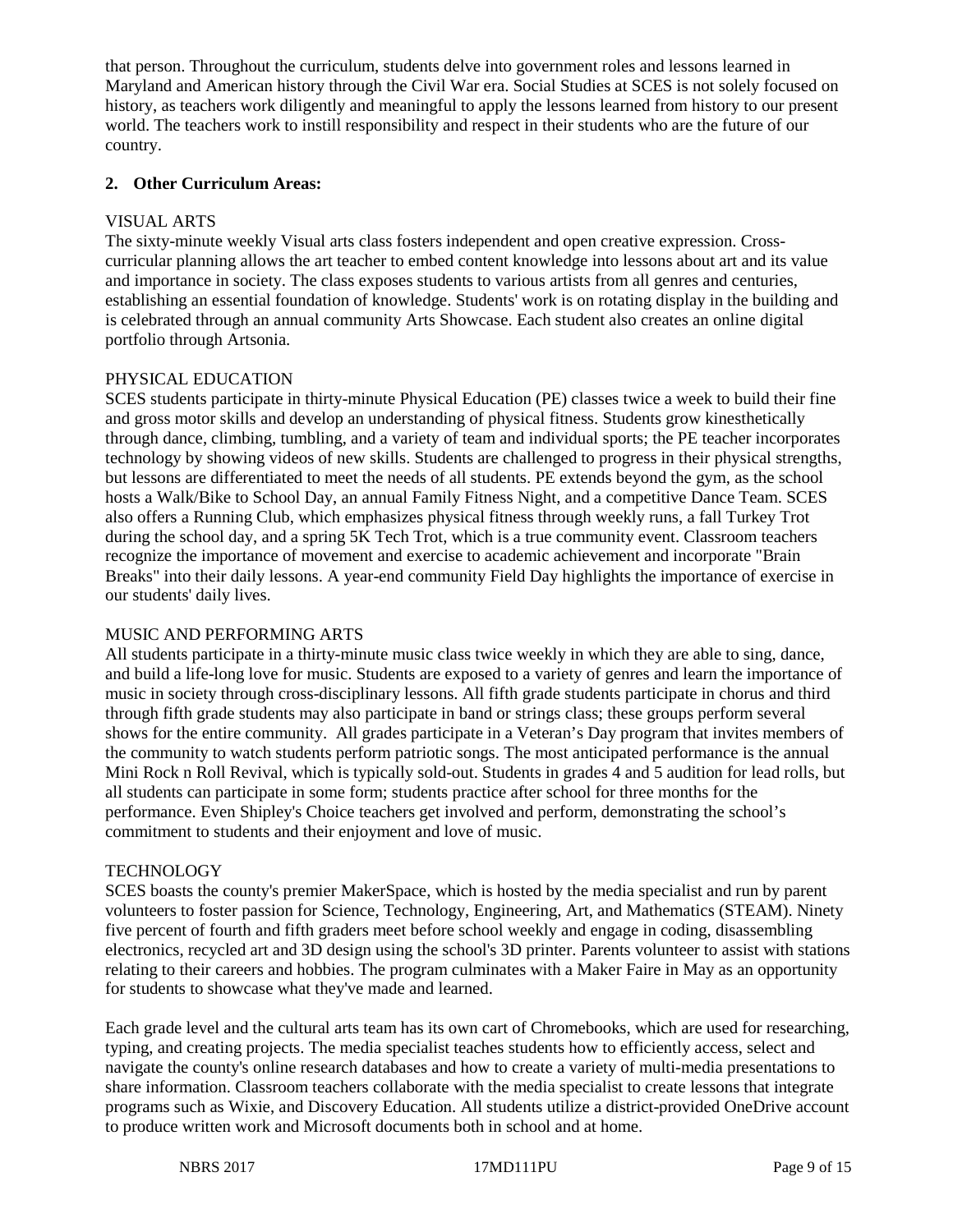#### OTHER PROGRAMS

To support student development across all fields of knowledge, SCES collaborates with members of the community to offer a weekly Chess Club, the Cafeteria Recycling Program, STEM club, grade level Book Clubs, and a Continental Math Club. All of these programs are sponsored by Shipley's Choice community members who want to bring their expertise to students in a relevant and meaningful way. SCES also has an Artist in Residence program that has brought in famous authors, talented mimes, and a STEM-oriented residency program. Over multi-week instructional periods, students work closely with a resident expert to become masters of the craft to publish, perform, and demonstrate their learning.

#### **3. Instructional Methods, Interventions, and Assessments:**

Shipley's Choice Elementary staff uses their knowledge of student development and pedagogy to tailor instruction to meet all individual needs. In order to plan for high quality and differentiated instruction, grade level teachers, school administrator, reading specialist, special educators, and cultural arts teachers meet bimonthly to analyze data. This team examines data from PARCC assessments, local assessments, and the Fountas and Pinnell Reading Inventory to identify students' strengths and weaknesses. Teachers also share anecdotal observations including information about student intelligences, interests, motivation and executive functioning.

Vertical collaboration allows SCES teachers from varying grades to share strategies to support individual student strengths or weaknesses; this includes providing back-mapping standards and higher-level skills/strategies. All teachers at Shipley's Choice have a profound knowledge of student development and provide differentiated instruction in content, process, and product for students performing below and above grade level.

Educators use data to form flexible ability groups for all grade levels. The Guided Reading model used at Shipley's Choice follows the Fountas and Pinnell reading levels, grouping students with peers who have similar abilities. Teachers provide students 20 minutes of small group instruction on their reading level each day. This small group model is also seen in math as teachers use entrance and exit tickets to plan for instruction and group students based on needs. All students engage in higher level questioning, collaborative learning, and problem-based learning (PBL) with instructional supports and differentiation. Teachers have been provided PBL training and use it in their classrooms to foster real-world thinkers and problem solvers.

To help each child reach his or her highest potential, teachers provide rigorous math and reading instruction that is often above grade level. Sixty five percent of our students are advanced learners. To meet this unique need, teachers incorporate a variety of advanced-level programs and methods, including Hands On Equations, M2 and M3, Continental Math, William and Mary, Jacob's Ladder, and Literature Circles with advanced-level novels, to promote higher level and rigorous learning based on Bloom's Taxonomy of Higher Order Thinking. In addition, teachers provide opportunities for all learners to engage in advanced learning strategies. By integrating higher level questioning, Socratic Seminars, and other strategies throughout instruction, all students are able to push themselves to reach high expectations.

Collaborative data analysis also helps support struggling students. The Collaborative Decision Making (CDM) team works with classroom teachers to develop a customized plan for improving academic or behavioral needs. When necessary, the team can recommend students for research-based intervention groups or refer them for further support through a 504 plan or specialized individual education plan (IEP). Seventeen students with 504 Plans receive supports and twenty-five students with IEP's receive specialized instruction. Students who struggle with a particular content area participate in intervention groups of no more than six students and use programs such as Wilson Fundations, Voyager Passport, FASST Math, or Do the Math. Parents are included in this process and notified of student progress. SCES also has trained staff to provide customized, evidence-based graphophonic and orthographic interventions for identified students, as the school recognizes the importance of such skills in order to be successful across all content areas.

Technology enhances students' learning experience through instruction and assessments. Every classroom has a Smartboard and each grade level and the cultural arts team has a cart of Chromebooks. Students read, conduct research, watch instructional video clips, practice essential skills and read a wide variety of online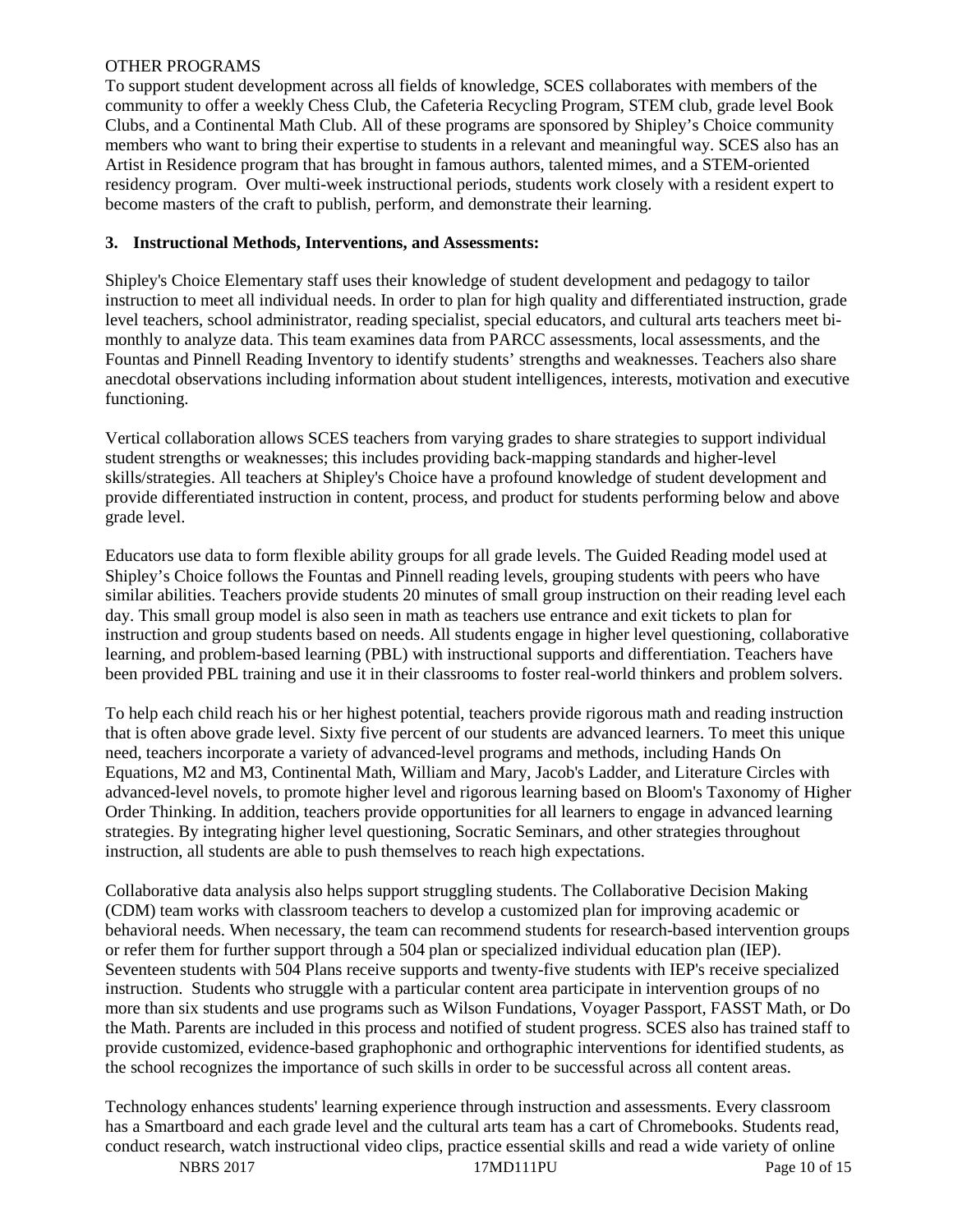texts each and every day on the Chromebooks. Approved Online Databases as well as online math and reading programs include TenMarks, FASTT Math, First in Math, Lexia, and Digital ReadWorks. Students with IEP's are also provided assistive technology including iPads, laptops with predictive text, and personal Chromebooks to support students' access to grade level content.

Teachers and staff at Shipley's Choice continuously collaborate with each other, with parents, and with stakeholders in order to provide instruction that utilizes Advanced Learners Programs, Universal Design, differentiation, and specialized instruction to meet the needs of all learners. The success of students at Shipley's Choice Elementary is achieved through this collaborative effort amongst school and community which provides a positive and student centered learning environment where every child is valued and supported.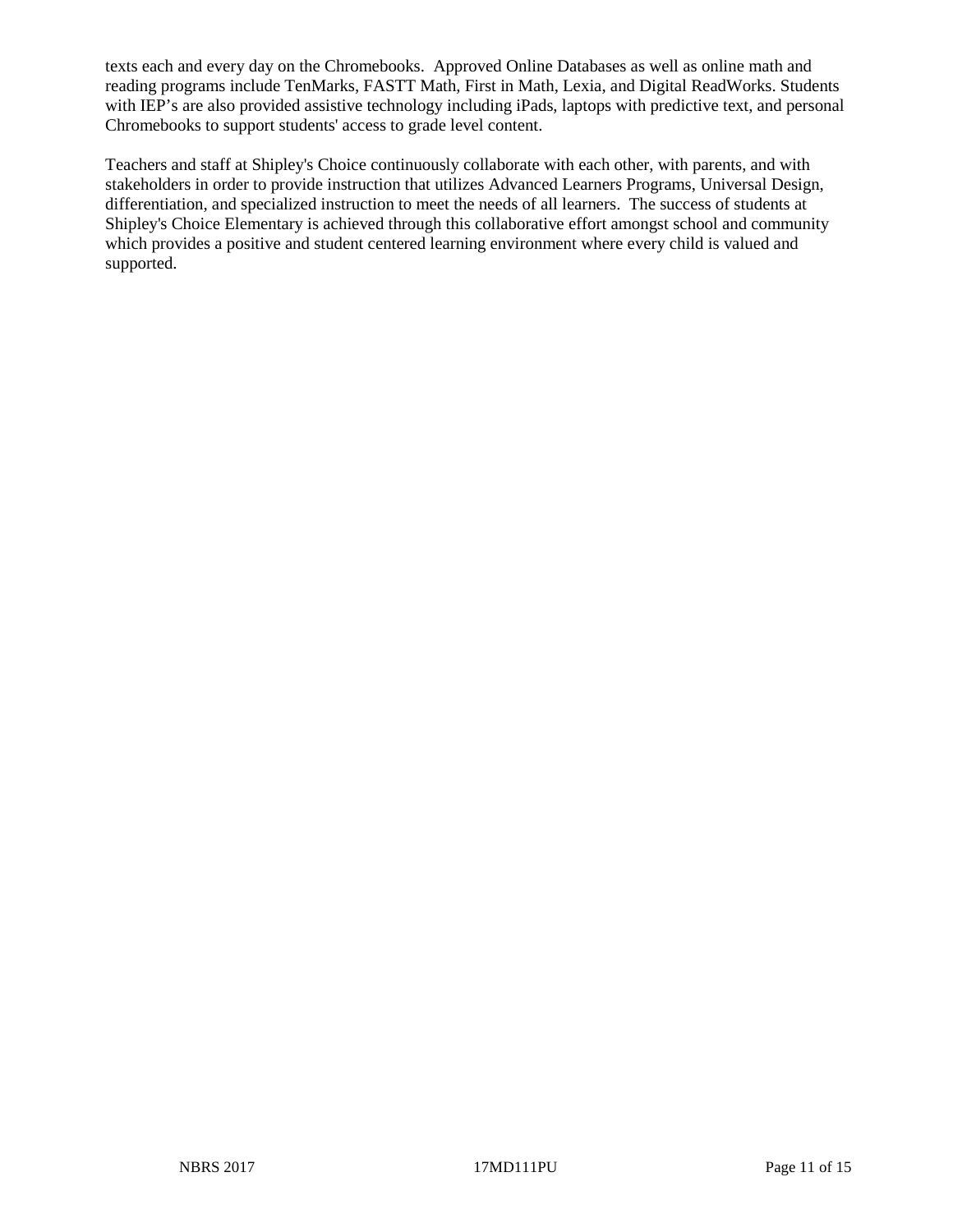# **1. School Climate/Culture:**

At SCES, the positive culture is rooted in the school's vision statement: to create a nurturing, collaborative learning community that engages and inspires students to persevere and achieve. This statement was crafted collaboratively by teachers, staff, and community members to capture the essence of the school and reflect the growth mindset philosophy that is embraced by the community. Working together, the school community instill morals in its students and inspires a love of learning, self, and others.

Families are a vital reason for SCES's positive school culture. Volunteers spend countless hours supporting the school and go out of their way to help both families and teachers in the community. The PTA, for example, has a "Welcoming Committee" to provide new families with information about the school. In addition, families and community members come together to support teachers throughout the year from providing meals to covering recess to providing extra supplies for the classroom. Through big gestures and small thoughts parents lets SCES know how much they appreciate everything the staff does for their students.

The positive school culture is also promoted through a variety of programs that foster leadership, kindness, and relationships throughout the school. Some of the most popular programs include the Sharks and Minnows Peer Mentor Program, which pairs intermediate students with primary students to offer academic and social support, and Bucket Fillers, in which students, teachers, and families fill each other's "buckets" with positive comments and words of gratitude. Educators also go out of their way to foster positive social behaviors through friendship and social skills groups and working with students before and after school.

This positive school is led by a positive administrator. The SCES principal frequently recognizes staff and students for big and small accomplishments through monthly awards, spotlights in the newsletter, and hand-written notes. Through her positive leadership and fun incentives, the principal sets the welcoming tone that permeates throughout the halls. From chatting in the teachers' lounge to jumping in to help with the copier, the staff is friendly and helpful to all and visitors often comment on the warm atmosphere. The staff is close knit and show how much they care for each other, from celebrating weddings and births to supporting each other during hard times. This positivity amongst staff is so important to the success at Shipley's because all teachers believe in the good in the world and demonstrate this on a daily basis.

# **2. Engaging Families and Community:**

Shipley's Choice Elementary is defined by its community, whose involvement drives student success. This involvement begins at the start of the year with "Sneak a Peak," in which students and families are invited into the school to see their classroom. Back to School Night allows parents to meet their student's teacher(s) and learn essential information, including school expectations, curriculum, field trips, information about online resources, etc. Other events that brings parents and community into the school include American Education Week, Veteran's Day, Kindergarten Orientation, Kindergarten Parent Breakfast, and Volunteer Appreciation Breakfast. These opportunities create a collaborative and foundational educational support system for student success.

The principal works closely with the Parent Teacher Association (PTA), meeting at least once-a-month with its leadership and offering frequent "Coffee with the Principal" sessions. The PTA boasts thirty committees with dozens of volunteers, all dedicated to providing opportunities to enrich students' education and ultimately the betterment of the school as a whole. The families and community work with school leaders to host events such as Field Day, Special Friends Day, Tech Trot, Fall Festival and many more. SCES also has a partnership with Severna Park High School to conduct the annual Mini Rock n Roll Revival. SCES extends their outreach beyond the local community.

One shining example of community engagement is the Playground Committee. This group includes parents, the homeowners' association, and local business owners who formed a grass-roots movement to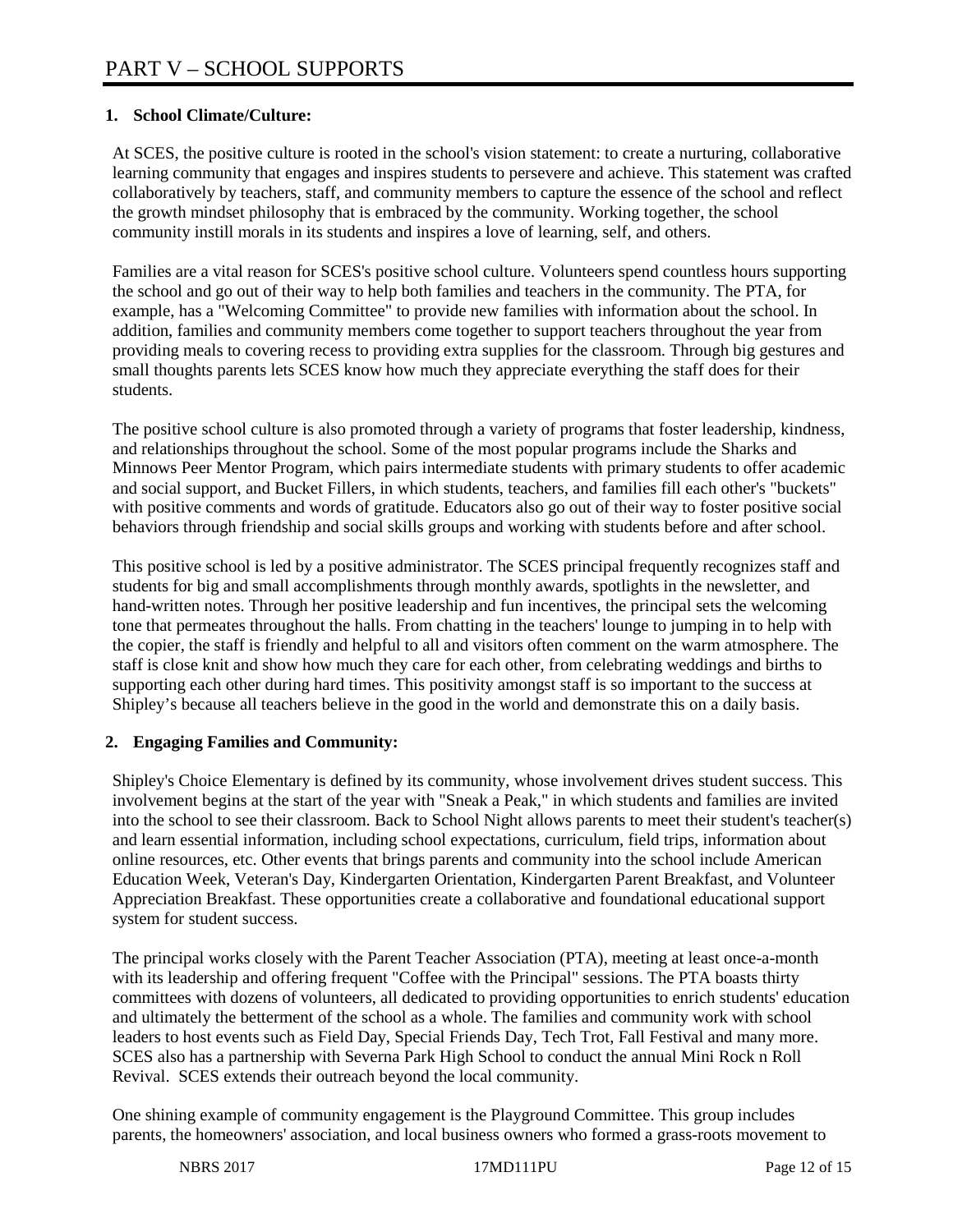replace the school's playground. The group developed plans, raised money, and solicited material donations to make the new playground a reality for the 2017-2018 school year.

SCES staff is equally committed to keeping families informed of what is going on in their children's education. The school uses online communication tools, including the school's website, monthly newsletters, Blackboard Connect to call, email and text families, and an online gradebook to ensure that families stay up to date with their students' progress and new opportunities. Teachers also use the ParentSquare app to share pictures of learning, schedule conferences, and solicit volunteers. All SCES staff members are committed to meeting families' needs and communicate frequently through emails, phone calls, and in-person meetings. This dedication is a direct reflection of SCES's success. The effort of teachers to go above and beyond in order to inform parents of students' academic achievements or challenges allows for a collaborative approach to student development in which support and encouragement comes from school and home.

## **3. Professional Development:**

Shipley's Choice's success is directly correlated to its staff's commitment to advance their personal professional development for the benefit of students. The professional development approach at SCES is student-driven. The school's high population of Advanced Learners has warranted extensive training in programs that provide rigorous and engaging opportunities to increase student success and promote higherlevel thinking with an emphasis on real-world applications of skills. Through school and county professional development opportunities, teachers at Shipley's Choice have become proficient in M2 and M3, William and Mary, Jacob's Ladder, Higher Order Questioning, Singapore Math, Hands on Equations, Wixie, and data analysis through the use of the online platforms of Unify and Performance Matters.

Professional Development at SCES has also emphasized literacy. The reading teacher has provided intensive, customized professional development for all teachers in guided reading and assessing reading. Also, in order to provide research-based interventions with validity, teachers and teacher assistants are trained and highly qualified to administer programs that include but are not limited to Fundations, Wilson Reading System, Early Reading Intervention, Visualize/Verbalize, and Leveled Literacy Intervention. The principal leads the school through example and demonstrates educational expertise by providing model lessons for teachers when needed. The reading teacher and principal provided intense training for all teachers in implementing the writing program, including after school workshops, modeling lessons, planning with teachers, and even visiting classrooms to support lessons.

In addition to professional development workshop sessions, the school leadership also offers job-embedded professional development. For example, when the principal trained teachers in the components of a worthwhile lesson, she created a Nearpod interactive online presentation that required teachers to read an excerpt from a book, view a video, and answer questions online so that the answers could be viewed by all. This incorporated new teaching techniques and technology that further expanded teachers' repertoires.

SCES also hosts EdCamp, a teacher-led, in-school professional development in which teachers are able to share new strategies and programs. Teachers at Shipley's Choice seek opportunities outside of the school and county to build upon their own expertise of content, process, and product. Currently, three teachers are collaboratively participating in an Advanced Learner Program Cohort after school for higher level questioning called Quality Questioning. Shipley's Choice has two Nationally Board Certified staff members, and one currently working towards this honor. Ninety five percent of teachers hold advanced professional teaching certificates.

## **4. School Leadership:**

SCES leaders embrace a collaborative model that is rooted in transparent communication. A number of structures are in place to distribute decision making and ensure that all voices are heard and valued, indicating the high degree of trust that the principal places in teachers. Teachers feel comfortable stopping by to chat with the principal and appreciate consistent communication through weekly bulletins, an online school calendar, and concise meetings. The principal also makes a point of being highly visible in the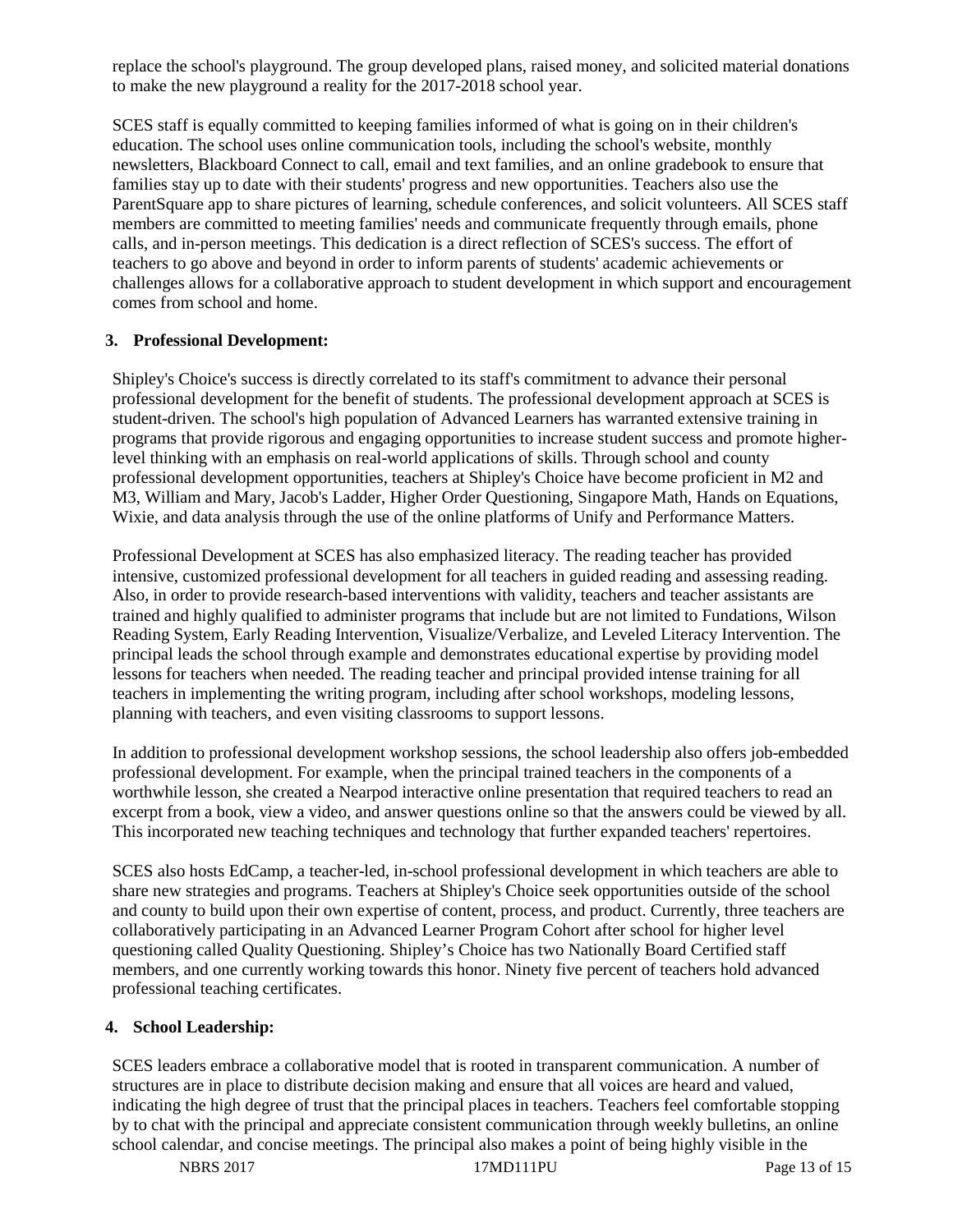school, greeting students in the car loop and walking through classrooms and the lunchroom each day.

The school leadership team consists of intermediate and primary lead teachers, lead special educator, guidance counselor, reading specialist, and principal. This team meets bi-monthly to discuss critical elements of school development, including professional development and programming for students. The leadership team has their fingers on the pulse of the school, and guides decisions about student data, grouping, professional development, and scheduling.

The School Improvement Team includes everyone in the staff and a parent representative; subcommittees focus on different aspects of the school's plan—literacy, STEM, and accelerating student achievement. For example, after analyzing local and state writing and career readiness standards, the literacy subcommittee determined that writing was an area of focus. The committee recommended adopting a consistent, rigorous writing program in order to meet the needs of the students and worked with the principal to purchase Lucy Calkins' Units of Study: Writing for all grade levels. The Literacy SIT Subcommittee continues to monitor writing achievement, and is able to make recommendations to grade levels.

Collaborative planning is critical at SCES. The reading teacher facilitates bi-monthly collaborative planning with grade level teams, special educators, and the principal. Math, science, and literacy lead teachers also meet with teachers for vertical collaboration to deepen understanding of content areas and expectations in grades before and after their own. Another structure that is essential to the collaborative leadership is monthly "Data Digs," in which teachers analyze student data to find patterns and determine instructional next steps. Teachers take the lead to discuss students' progress toward meeting standards.

SCES emphasizes lifelong learning for teachers. This is modeled by the principal, who participates in and leads professional development throughout the year. The principal believes her role is to grow teachers as well as students; she works closely with teachers to ensure that they are able to achieve their personal educational goals.